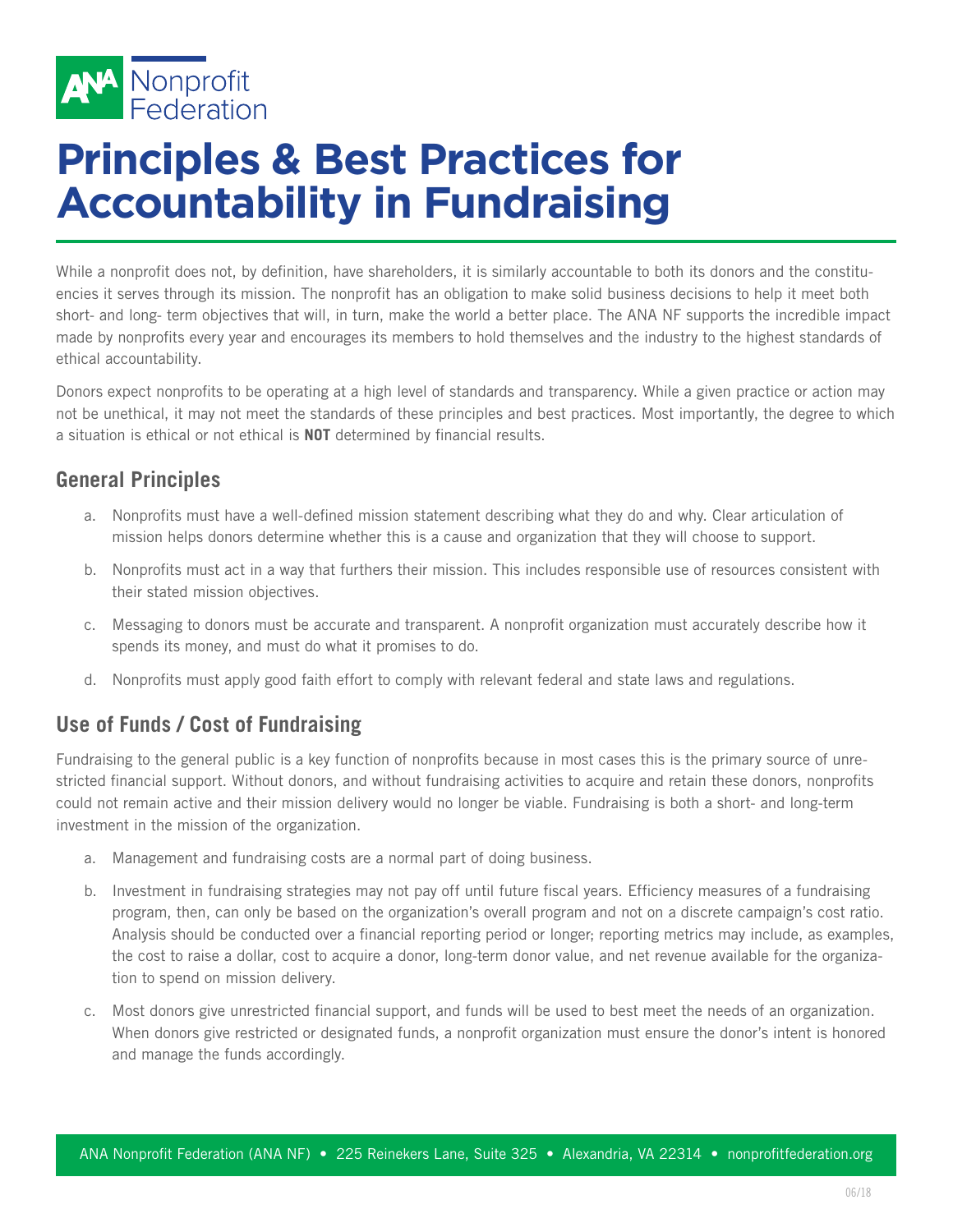- d. Most stable organizations have diversified sources of funding, each with its own cost of fundraising ratio. Taken in total, in accordance with generally accepted standards, a nonprofit should spend a majority of its annual revenue on program. Year over year fluctuations may occur. Should fundraising expenses exceed program expenses in a financial reporting period, an organization should offer explanation. Circumstances could include a start-up period for a new nonprofit, or a period of intense new donor acquisition to meet long-term sustainability goals or to rebuild after a prior period of cost-cutting and donor attrition. Again, as explained above, a nonprofit's effectiveness is best measured over time and on a combination of mission, impact, financial stability, and growth.
- e. In order to provide the most accurate understanding of how contributions are used, circumstances may compel a nonprofit to allocate joint costs that include fundraising and/or to perform valuation of gifts in kind. These are legitimate and commonplace aspects of financial reporting, are subject to audit and GAAP accounting standards, and are reported on a nonprofit's IRS 990.
	- i. Joint cost allocation divides the cost of an activity when more than one purpose is served and the activity includes a fundraising appeal. A CEO's salary may be divided among program, management & general, and fundraising functions. It is the same with a joint cost that includes fundraising costs. For example, an organization devoted to cancer prevention could send a mass mailing that includes both a brochure detailing lifestyle changes to reduce risk of cancer, and a letter and pledge form asking for financial support. The cost of the informational materials is considered a public education expense (a "program" expense), while the cost of materials asking for financial support is considered fundraising expense. Generally Accepted Accounting Principles (GAAP) Statement of Position 98-2 provides guidance on how to accurately allocate the cost of the multi-purpose activity across expense categories.
	- ii. Gifts In Kind (also known as Value In Kind) valuation is an accounting of goods donated to an organization. For example, a food bank collects both financial contributions as well as nonperishable food donations. Accounting of the financial support alone under-reports the true extent of the food bank's delivery on its mission of feeding the hungry. Accounting of the goods donations helps donors understand the full picture of the food bank's services, i.e., amount of food distributed to local families.

As with any financial accounting, it is expected that an organization honestly and accurately calculates and reports both joint cost allocations and gift in kind valuations consistent with financial auditing standards and requirements.

## **Entering into Agreements with Commercial Partners**

As a rule, nonprofit staff is primarily focused on delivering on the mission. Contracting with external agencies, consultants, and suppliers is often the most cost-effective means of accessing fundraising expertise. Written agreements need to be in place, and at minimum these should include documentation about payments due, what the nonprofit is getting, and the ownership rights of donor information and materials produced for a fundraising campaign. The ANA NF makes the following recommendations for agreements made between a nonprofit and a commercial partner:

- a. The nonprofit organization must always both by terms of the agreement and in practice be in control of the program, message delivery, and the collection of funds.
- b. The nonprofit must always be in control of and have immediate access to all donor names and contact information generated from efforts on its behalf. There should be clear understanding of whether and how the commercial entity will use the donor names generated from campaigns.
- c. A nonprofit should avoid all actual and perceived conflict of interest between nonprofit/client and partner/vendor. This includes organizational conflicts of interest, as well as those that may exist for any staff or Board member. For example, a principal within the vendor company should not also serve on the nonprofit organization's Board of Directors.